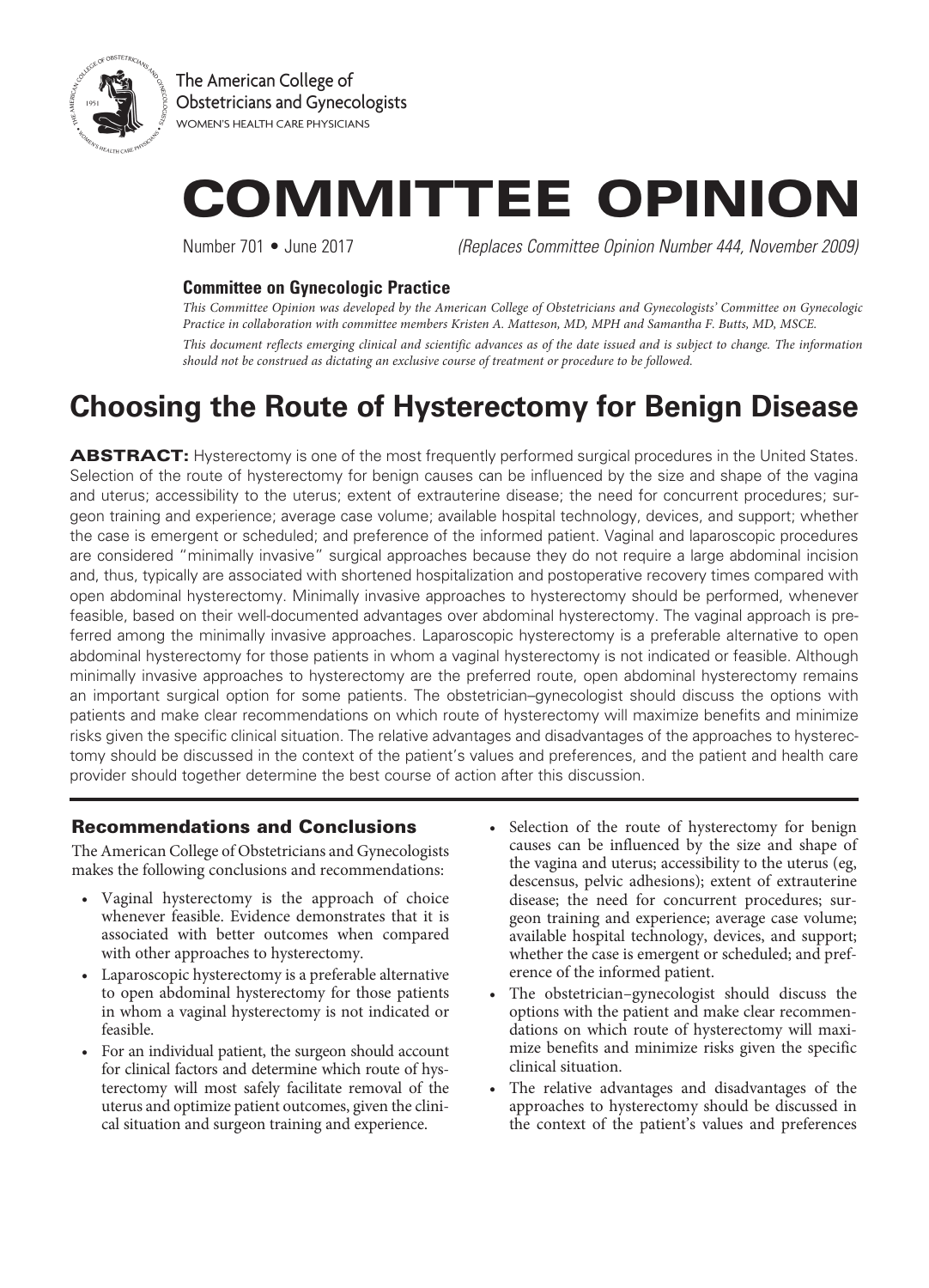and the patient and health care provider should together determine the best course of action after this discussion.

- Opportunistic salpingectomy usually can be safely accomplished at the time of vaginal hysterectomy.
- The role of robotic assistance for execution of laparoscopic hysterectomy has not been clearly determined and more data are necessary to determine the most appropriate evidence-based applications for this technology.

This updated Committee Opinion provides additional information about the following two items: 1) the feasibility of opportunistic salpingectomy (the removal of the fallopian tubes for the prevention of cancer in an average-risk woman undergoing pelvic surgery for another indication; this is distinct from risk-reducing salpingectomy for women at high-risk of cancer) at the time of vaginal hysterectomy and 2) the debate regarding the use of power morcellation during hysterectomy to facilitate a minimally invasive approach. For this document, vaginal and laparoscopic procedures (including laparoscopic-assisted vaginal hysterectomy) are considered "minimally invasive" surgical approaches.

<span id="page-1-0"></span>Hysterectomy is one of the most frequently performed surgical procedures in the United States. The most common indications for hysterectomy (some indications are overlapping) are symptomatic uterine leiomyomas (51.4%), abnormal uterine bleeding (41.7%), endometriosis (30%), and prolapse (18.2%) ([1](#page-3-0), [2](#page-3-1)). Hysterectomies are performed vaginally, laparoscopically (total laparoscopic hysterectomy [with or without robotic assistance] or laparoscopically assisted vaginal hysterectomy), or abdominally. Vaginal and laparoscopic procedures are considered minimally invasive surgical approaches because they do not require a large abdominal incision and, thus, typically are associated with shortened hospitalization and postoperative recovery times compared with open abdominal hysterectomy. Analysis of U.S. surgical data between 1998 and 2010 sheds light on evolving practice patterns in this area and underscores a trend of the decreasing number of hysterectomies performed through the abdominal route—from 65% to 54% during this period—in favor of minimally invasive techniques. The minimally invasive procedure with the greatest increase in overall use has been the robot-assisted laparoscopic hysterectomy. The use of this approach rose sharply from 0.9% in 2008 to 8.2% of all procedures in 2010. During a similar period, use of the laparoscopic approach without robotic assistance peaked at 15.5% of all hysterectomies in 2006, decreasing thereafter to 8.6% of cases in 2010. Of all minimally invasive hysterectomy procedures, the vaginal approach has been the only one demonstrating a consistent decrease in use from 25% of cases in 1998 to 17% of cases in 2010 (2). In contrast to this trend, evidence supports the opinion that (when

<span id="page-1-2"></span>feasible) vaginal hysterectomy is associated with better outcomes and is the most cost-effective method by which to remove the uterus ([3–6](#page-3-2)).

#### Factors That Influence the Route of Hysterectomy

Minimally invasive approaches to hysterectomy (vaginal or laparoscopic, including robot-assisted laparoscopy) should be performed, whenever feasible, based on their well-documented advantages over abdominal hysterectomy. The vaginal approach is preferred among the minimally invasive approaches. Selection of the route of hysterectomy for benign causes can be influenced by the size and shape of the vagina and uterus; accessibility to the uterus (eg, descensus, pelvic adhesions); extent of extrauterine disease; the need for concurrent procedures; surgeon training and experience; average case volume; available hospital technology, devices, and support; whether the case is emergent or scheduled; and preference of the informed patient.

<span id="page-1-3"></span><span id="page-1-1"></span>Training, experience, and technical difficulty have been proposed as potential barriers to performing a laparoscopic hysterectomy [\(7\)](#page-4-0). However, none of these factors is an absolute contraindication to a minimally invasive approach. For an individual patient, the surgeon should account for clinical factors and determine which route of hysterectomy will most safely facilitate removal of the uterus and optimize patient outcomes, given the clinical situation and surgeon training and experience. The obstetrician–gynecologist should discuss the options with the patient and make clear recommendations on which route of hysterectomy will maximize benefits and minimize risks given the specific clinical situation. The relative advantages and disadvantages of the approaches to hysterectomy should be discussed in the context of the patient's values and preferences, and the patient and health care provider should together determine the best course of action after this discussion. In some circumstances, the best course of action could be referral to another surgeon capable of providing the patient with the desired approach to hysterectomy.

<span id="page-1-6"></span><span id="page-1-5"></span><span id="page-1-4"></span>Hysterectomy usually can be safely performed using the vaginal approach in nulliparous women and women with a history of one or more prior cesarean deliveries. A study showed that 92% of vaginal hysterectomies planned for a cohort of women with no prior vaginal deliveries could be successfully completed with that approach [\(8](#page-4-1)). If the vagina will allow access to divide the uterosacral and cardinal ligaments, uterine mobility usually is improved enough to allow vaginal hysterectomy, even in cases where there is minimal uterine descent [\(9\)](#page-4-2). Guidelines developed by the Society of Pelvic Reconstructive Surgeons that incorporate uterine size, mobility, accessibility, and pathology confined to the uterus (no adnexal pathology or known or suspected adhesions) have been proposed as selection criteria to determine the most appropriate route of hysterectomy ([10–12\)](#page-4-3). In a randomized trial during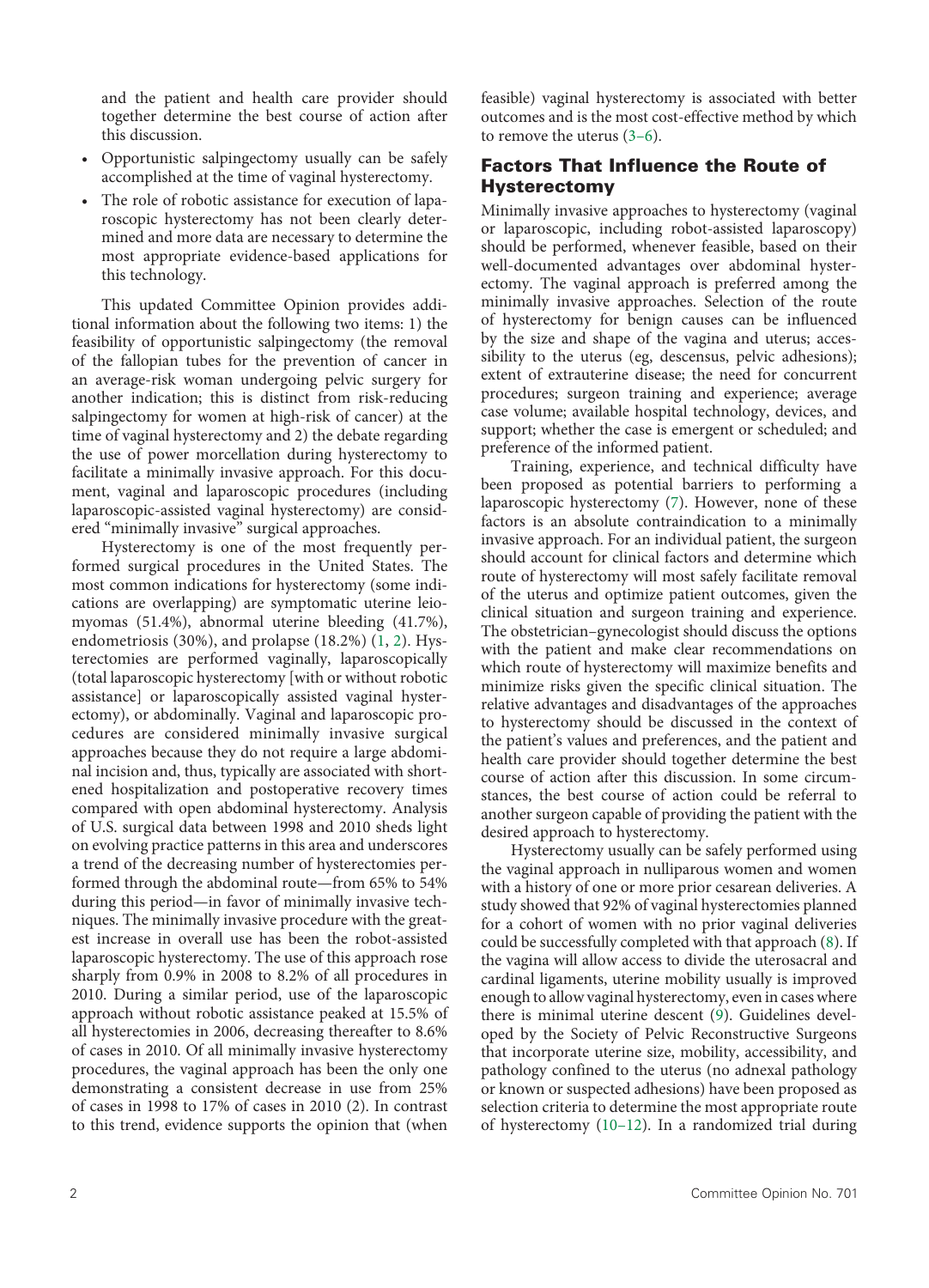which residents applied these guidelines to the selection and performance of hysterectomy, the percentage of vaginal hysterectomies for benign conditions was greater than 90%. Techniques to reduce the uterine size intraoperatively were necessary in 11% of cases and laparoscopic assistance was incorporated in one quarter of patients with extrauterine pathology (10).

Extrauterine disease such as adnexal pathology, severe endometriosis, adhesions, or an enlarged uterus may preclude vaginal hysterectomy. However, in these cases, another minimally invasive approach, rather than an open abdominal approach, still may be possible. Laparoscopic assessment of the pelvis can be performed at the beginning of the procedure to assess the feasibility of proceeding with a minimally invasive approach to hysterectomy.

<span id="page-2-7"></span><span id="page-2-6"></span><span id="page-2-5"></span>Plans to perform an opportunistic salpingectomy should not alter the intended route of hysterectomy. The success of performing a bilateral salpingo-oophorectomy at the time of vaginal hysterectomy varies greatly and is reported to range from 65% to 97.5% [\(13–15\)](#page-4-9). In a randomized trial that made a comparison between vaginal hysterectomy with bilateral salpingo-oophorectomy and laparoscopic vaginal hysterectomy with bilateral salpingo-oophorectomy, there were more complications and increased operating time with the laparoscopic approach ([16](#page-4-10)). Opportunistic salpingectomy usually can be safely accomplished at the time of vaginal hysterectomy. A 2015 study demonstrated that opportunistic salpingectomy at the time of vaginal hysterectomy was successful in 88% of cases in which it was planned [\(17\)](#page-4-11). Based on these studies and other studies that showed advantages of the vaginal approach to hysterectomy, a laparoscopic approach to hysterectomy does not need to supplant a vaginal approach in order to perform an opportunistic salpingectomy [\(18\)](#page-4-12). It should be noted that prophylactic bilateral salpingo-oophorectomy in the setting of a genetic mutation represents a different surgical circumstance. In contrast to elective salpingooophorectomy and salpingectomy, prophylactic procedures require a laparoscopic or abdominal approach in order to obtain necessary tissue margins and proper inspection of peritoneal surfaces and the abdominal cavity [\(19\)](#page-4-13).

<span id="page-2-9"></span><span id="page-2-8"></span>Despite the evidence that there is no clinically significant difference in complications (eg, infection; blood loss; urinary tract, bowel, or vascular injury) and there is uncertain benefit in terms of patient outcomes (eg, sexual function, urinary function, or bowel function) between a supracervical hysterectomy and a total hysterectomy, some patients may choose a supracervical hysterectomy ([20](#page-4-14)). In these cases, a laparoscopic or open abdominal approach is most appropriate.

<span id="page-2-10"></span>For hysterectomy performed laparoscopically, the uterus can be removed intact or in smaller pieces after scalpel or power morcellation. Power morcellation in gynecologic surgery has come under recent scrutiny <span id="page-2-11"></span><span id="page-2-2"></span><span id="page-2-1"></span>because of concern about the risk of intraperitoneal dissemination of malignant tissue, particularly uterine sarcoma ([21](#page-4-4)). However, it is well established that minimally invasive surgical techniques for hysterectomy reduce the risk of surgical morbidity, and the risk of death from disseminated cancer associated with laparoscopic hysterectomy with power morcellation must be weighed against the increased risk of morbidity and hysterectomy-related deaths associated with open abdominal hysterectomy ([22](#page-4-5), [23](#page-4-6)). Although alternative technologies and techniques for uterine removal, including scalpel morcellation and contained power morcellation (performing morcellation within a bag device), that may reduce this risk of tissue dissemination are being rapidly developed and assessed, the lack of power morcellation as an option may result in fewer patients being offered a minimally invasive approach to hysterectomy [\(24–27\)](#page-4-7). Women should share in the decision making if morcellation is being considered to facilitate a minimally invasive approach to hysterectomy. As part of informed consent, the patient should understand that morcellation (by any method) of an occult malignancy may worsen the cancer prognosis.

#### <span id="page-2-3"></span>Outcomes and Complication Rates

Vaginal hysterectomy is the approach of choice whenever feasible. Evidence demonstrates that it is associated with better outcomes when compared with other approaches to hysterectomy. A Cochrane review of 47 studies of abdominal hysterectomy, laparoscopic hysterectomy, and vaginal hysterectomy (5,102 patients) reported that compared with abdominal hysterectomy, vaginal hysterectomy was associated with faster return to normal activities and better quality of life. Compared with laparoscopic hysterectomy, vaginal hysterectomy was associated with shorter operating time and hospital stay [\(Box 1](#page-3-3)). The systematic review concluded that vaginal hysterectomy has the best outcomes of these three routes (3).

<span id="page-2-0"></span>When it is not feasible to perform a vaginal hysterectomy, the surgeon must choose between laparoscopic or open abdominal hysterectomy. Laparoscopic hysterectomy is a preferable alternative to open abdominal hysterectomy for those patients in whom a vaginal hysterectomy is not indicated or feasible. The 2015 Cochrane review on route of hysterectomy found that when a vaginal hysterectomy is not possible, laparoscopic hysterectomy has advantages, including faster return to normal activity, shorter duration of hospital stays, and fewer wound infections, when compared with open abdominal hysterectomy (3). Studies have not consistently demonstrated an advantage to the single-port laparoscopic approach over the multiple-port laparoscopic approach to hysterectomy (3).

<span id="page-2-4"></span>Robot-assisted laparoscopic hysterectomy should be appropriately selected based on the available data and expert opinion, and surgeons should be skilled at abdominal and laparoscopic hysterectomy before undertaking robot-assisted laparoscopy [\(28\)](#page-4-8). The 2015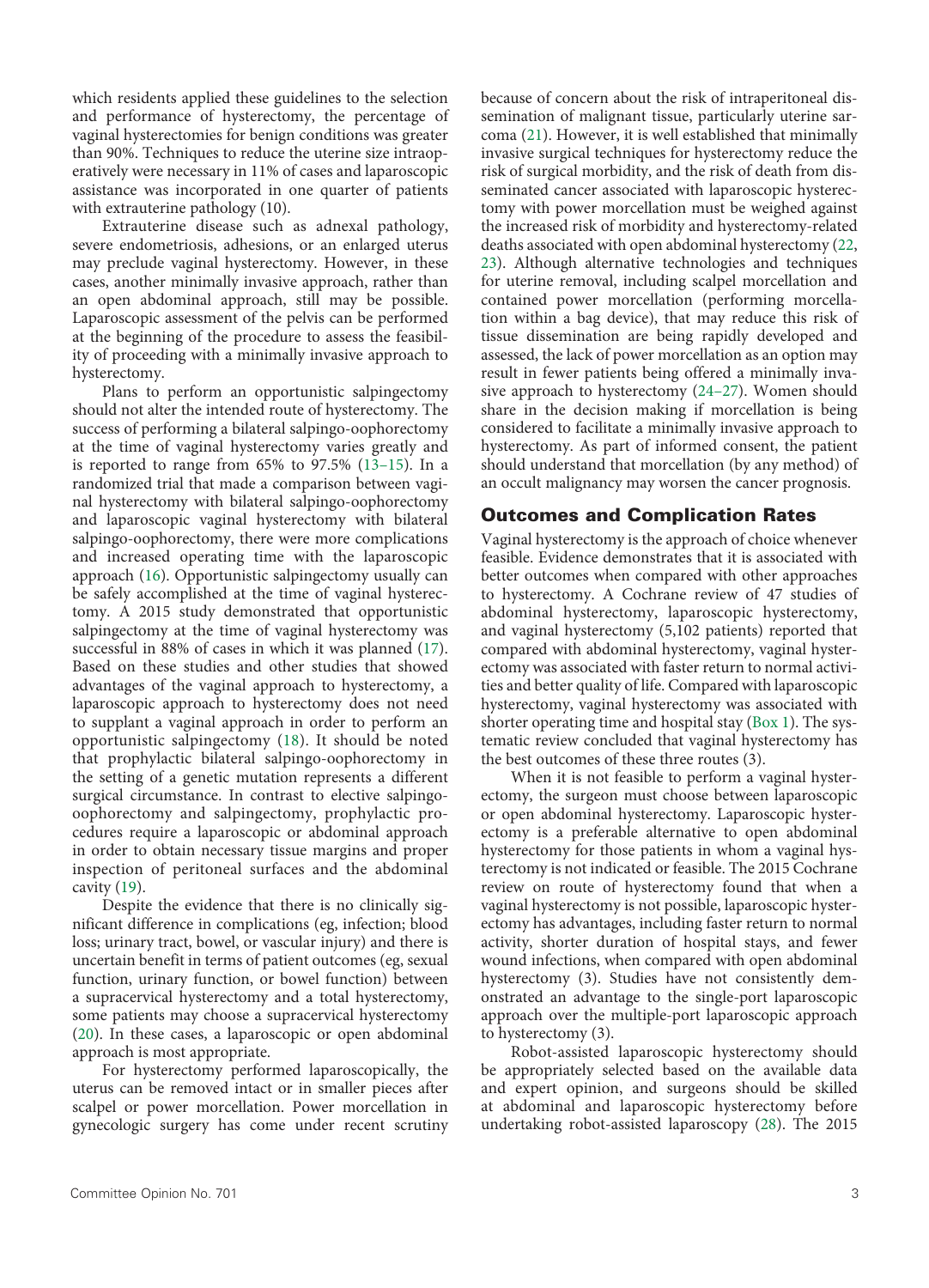Cochrane review that compared various routes of hysterectomy concluded that there is no significant benefit to robot-assisted laparoscopic hysterectomy

#### <span id="page-3-3"></span>**Box 1. Comparison of Different Approaches to Hysterectomy**

*Vaginal Hysterectomy Compared With Abdominal Hysterectomy*

- Shorter duration of hospital stay
- Faster return to normal activity
- Better functional capacity and improved pain assessment
- No evidence of difference in satisfaction, intraoperative injury, or complications
- No studies evaluated costs

*Vaginal Hysterectomy Compared With Laparoscopic Hysterectomy*

- Shorter operating time
- Lower overall costs
- Patients were more satisfied than those who had a laparoscopically assisted vaginal hysterectomy (no difference between vaginal hysterectomy and total laparoscopic hysterectomy)
- No evidence of difference in return to normal activities, urinary tract injury\*, complications

*Laparoscopic Hysterectomy Compared With Abdominal Hysterectomy*

- Faster return to normal activity
- Shorter duration of hospital stay
- Fewer wound or abdominal wall infections
- Longer operating time
- Higher rate of lower urinary tract (bladder and ureter) injuries
- Improved quality of life in the first months and at 4 years postsurgery
- No evidence of difference in satisfaction or major long-term complications
- No evidence of difference in overall cost (limited studies)

*Laparoscopic Hysterectomy Compared With Robot-Assisted Laparoscopic Hysterectomy*

- No evidence of difference in any of the measured outcomes
- No studies evaluated costs

\*These findings may be attributable to limited power to detect a difference given the very low incidence of urinary tract injuries.

Data from Aarts JW, Nieboer TE, Johnson N, Tavender E, Garry R, Mol BW, et al. Surgical approach to hysterectomy for benign gynaecological disease. Cochrane Database of Systematic Reviews 2015, Issue 8. Art. No.: CD003677. DOI: 10.1002/14651858.CD003677.pub5. [[PubMed](https://www.ncbi.nlm.nih.gov/pubmed/26264829)] [\[Full Text](http://onlinelibrary.wiley.com/doi/10.1002/14651858.CD003677.pub5/full)]

<span id="page-3-4"></span>when compared with conventional laparoscopic hysterectomy (3). Additionally, a 2016 systematic review that specifically compared robot-assisted laparoscopic hysterectomy with laparoscopic hysterectomy for benign disease demonstrated no statistically or clinically meaningful differences in surgical outcomes between these two approaches [\(29\)](#page-4-15). The proportion of hysterectomies performed through the robot-assisted laparoscopic approach is increasing. However, the role of robotic assistance for execution of laparoscopic hysterectomy has not been clearly determined and more data are necessary to determine the most appropriate evidence-based applications for this technology. Well-designed studies that compare the outcomes of the robot-assisted laparoscopic approach with alternative hysterectomy routes will further elucidate which benefits (eg, cost, mitigation of risk, or quality of life) patients may expect from a robotassisted approach. Well-designed studies that compare outcomes of the robot-assisted laparoscopic approach with alternative hysterectomy routes are needed to determine if patients may benefit from this approach.

Although minimally invasive approaches to hysterectomy are the preferred route, open abdominal hysterectomy remains an important surgical option for some patients. Open abdominal hysterectomy may be necessary when the vaginal or laparoscopic approach is not appropriate to manage the patient's clinical situation, when facilities cannot support less invasive surgical approaches, or when an attempt at a minimally invasive route to hysterectomy fails intraoperatively.

#### References

- <span id="page-3-0"></span>1. Whiteman MK, Hillis SD, Jamieson DJ, Morrow B, Podgornik MN, Brett KM, et al. Inpatient hysterectomy surveillance in the United States, 2000–2004. Am J Obstet Gynecol 2008;198:34.e1–7. [\[PubMed\]](https://www.ncbi.nlm.nih.gov/pubmed/17981254)
- <span id="page-3-1"></span>2. Wright JD, Herzog TJ, Tsui J, Ananth CV, Lewin SN, Lu YS, et al. Nationwide trends in the performance of inpatient hysterectomy in the United States. Obstet Gynecol 2013;122:233–41. [[PubMed](https://www.ncbi.nlm.nih.gov/pubmed/23969789)] [*[Obstetrics & Gynecology](http://journals.lww.com/greenjournal/Fulltext/2013/08000/Nationwide_Trends_in_the_Performance_of_Inpatient.8.aspx)*]
- <span id="page-3-2"></span>3. Aarts JW, Nieboer TE, Johnson N, Tavender E, Garry R, Mol BW, et al. Surgical approach to hysterectomy for benign gynaecological disease. Cochrane Database of Systematic Reviews 2015, Issue 8. Art. No.: CD003677.
- 4. Dorsey JH, Holtz PM, Griffiths RI, McGrath MM, Steinberg EP. Costs and charges associated with three alternative techniques of hysterectomy [published erratum appears in N Engl J Med 1997;336:147]. N Engl J Med 1996;335: 476–82. [[PubMed](https://www.ncbi.nlm.nih.gov/pubmed/8672153)] [[Full Text](http://www.nejm.org/doi/pdf/10.1056/NEJM199608153350705)]
- 5. Sculpher M, Manca A, Abbott J, Fountain J, Mason S, Garry R. Cost effectiveness analysis of laparoscopic hysterectomy compared with standard hysterectomy: results from a randomised trial. BMJ 2004;328:134. [\[PubMed\]](https://www.ncbi.nlm.nih.gov/pubmed/14711748)  $[Full Text] \Leftrightarrow$  $[Full Text] \Leftrightarrow$
- 6. Lonnerfors C, Reynisson P, Persson J. A randomized trial comparing vaginal and laparoscopic hysterectomy vs robot-assisted hysterectomy. J Minim Invasive Gynecol 2015;22:78–86. [\[PubMed\]](https://www.ncbi.nlm.nih.gov/pubmed/25045857)